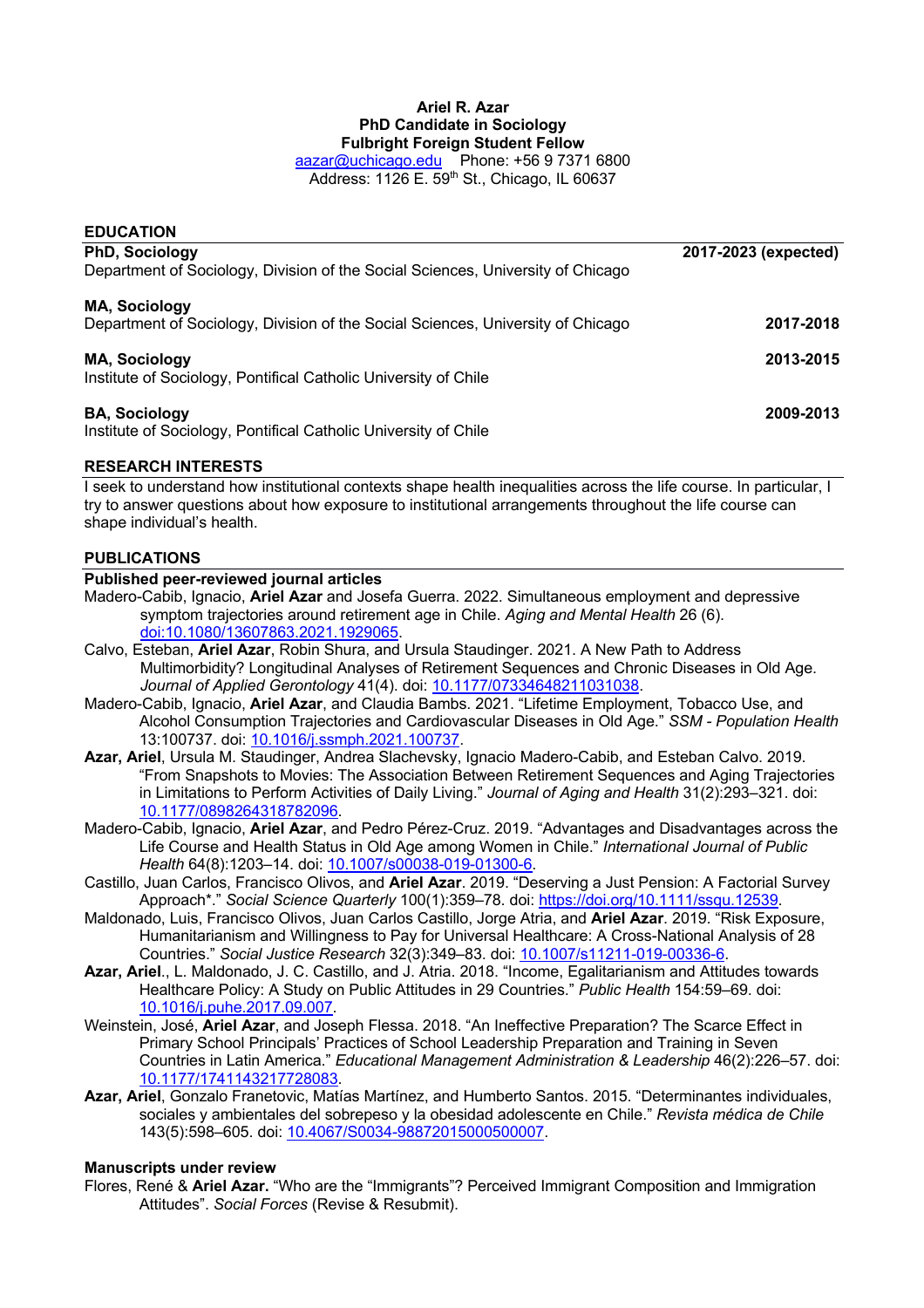**Azar, Ariel,** Bruce Taylor, Phoebe Lamuda, Harold Pollack & John Schneider "Patterns of trust in the medical profession and propensity to get the COVID vaccine". (Under Review)

### **Work in progress**

- **Azar, Ariel.** "Pre-migration exposures and health among Latin Americans living in the US: How does the country-of-origin matter?".
- Cabib, Ignacio, **Ariel Azar,** Andrés Biehl**.** "Growing up in liberal settings: diversity and complexity of baby boomers': Employment and family trajectories across five liberal countries".
- **Azar, Ariel.** "Gendered life course differentiation and mental health: the moderating effect of defamilization policies in Europe".
- **Azar, Ariel;** Hessel, Philipp & Jason Beckfield. "Individual and welfare state life courses: how do exposure to welfare states across time and space throughout the life course moderate health inequalities?".
- Vargas, Robert; **Azar, Ariel**; Zhang, Xing; Cano, Christina; Fenaughty, Brian & Paola Del Toro. "What redistricting reveals about urbanization an viceversa".

### **FELLOWSHIPS AND GRANTS**

### **Conference grants**

American Sociological Association, Los Angeles, CA, USA, 2022. (registration and travel grant). US\$850. The University of Chicago Graduate Council, Chicago, IL, USA, 2018. (travel grant). US\$600. International Sociological Association, Buenos Aires, Argentina, 2013. (registration and travel grant). US\$340. Pontifical Catholic University of Chile, Buenos Aires, Argentina, 2013. (travel grant). US\$500.

### **Scholarships and fellowships**

Mellon Dissertation Completion Fellowship, Social Sciences Division, The University of Chicago. 2022-2023. \$5,000

Dissertation Support Grant, Center for International Social Science Research, The University of Chicago. 2021-2022. \$3,000

Social Sciences Division Fellowship, The University of Chicago. 2017 - present.

Fulbright Foreign Student Program Fellow, Fulbright Commission Chile. 2016.

Summer School Fellowship, The German Exchange Academic Service (DAAD), July 2015. US\$2,050.

Fellowship, Institute of Sociology, Pontifical Catholic University of Chile, Chile. 2013 - 2015. US\$7.200

National Master Fellowship, National Commission for Scientific and Technological Research (NSF equivalent), Government of Chile, Chile. 2015. US\$12,150.

## **PROFESSIONAL AND RESEARCH EXPERIENCE**

| 2020-today        | Graduate Research Assistant, "Methodology and Advanced Analytics Resource Center",<br>University of Chicago. Principal Investigator: Prof. John Schneider.                                                                                                                                             |
|-------------------|--------------------------------------------------------------------------------------------------------------------------------------------------------------------------------------------------------------------------------------------------------------------------------------------------------|
| 2019-today        | Graduate Research Assistant, "National Social Life, Health, and Aging Project (NSHAP)",<br>NORC. Principal Investigator: Prof. Linda Waite.                                                                                                                                                            |
| 2019              | Visiting Scholar, Harvard University, Fall 2019. Academic Advisor: Jason Beckfield.                                                                                                                                                                                                                    |
| 2018-today        | Research Assistant, "The Violence, Law, and Politics Lab", The University of Chicago.<br>Principal Investigator: Prof. Robert Vargas                                                                                                                                                                   |
| 2018              | Research Assistant, Project "Activity Space, Social Interaction and Health Trajectories in Later<br>Life", The University of Chicago. Principal Investigator: Prof. Kathleen Cagney.                                                                                                                   |
| 2017              | Adjunct Assistant Professor, Institute of Sociology, Pontifical Catholic University of Chile.                                                                                                                                                                                                          |
| 2016-2017         | Researcher, "Geroscience Center for Brain Health and Metabolism" (Project funded by the<br>National Fund for Research Centers in Priority Areas - FONDAP #15150012).                                                                                                                                   |
| 2016-2017         | Researcher, Project "The Moral Economy of Meritocracy and Redistributive Preferences".<br>Funded by the Chilean National Fund for Scientific and Technological Development<br>(FONDECYT #1160921). Principal Investigator: Juan Carlos Castillo.                                                       |
| 2015-2016         | Researcher, Research Division, Quality of Education Assurance Agency, Government of<br>Chile.                                                                                                                                                                                                          |
| 2015              | Research Assistant, Project "Social justice and citizenship participation: An international<br>comparison with focus on the case of Chile". Funded by the Chilean National Fund for<br>Scientific and Technological Development (FONDECYT #11121203). Principal Investigator:<br>Juan Carlos Castillo. |
| 2014              | Research Assistant, "Centre for Social Conflict and Cohesion Studies" (Project funded by the<br>Chilean National Fund for Research Centers in Priority Areas - FONDAP #15130009).                                                                                                                      |
| 2011-2017<br>2013 | Research Assistant, Public Policy Institute, Universidad Diego Portales.<br>Intern, Public Policy Institute, Universidad Diego Portales.                                                                                                                                                               |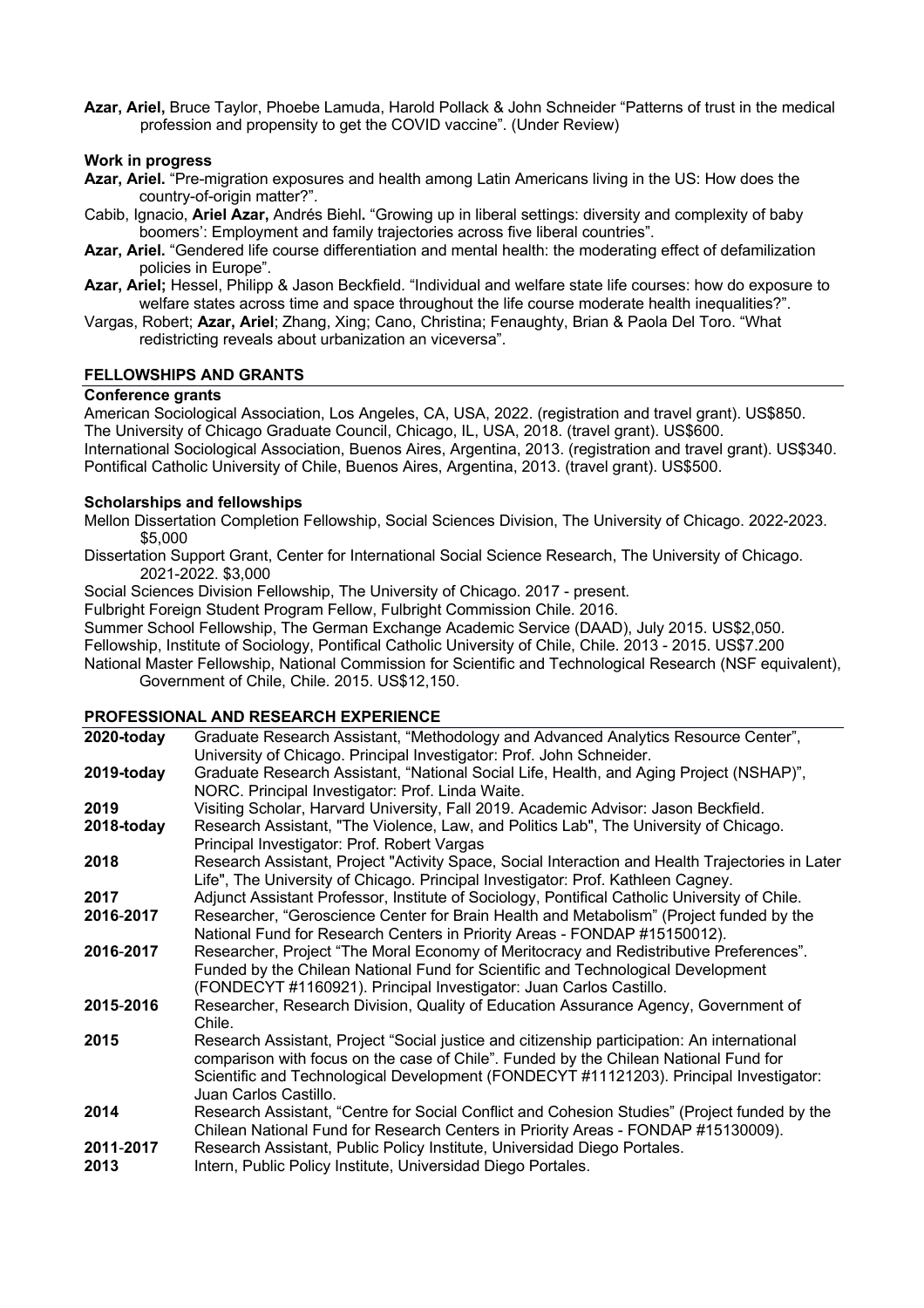# **TEACHING**

# **The University of Chicago**

Teaching Assistantships

• "Introduction to Spatial Data Science", "The Politics of Health Care", "Introduction to Population", "Statistical Methods of Research II".

### **Pontificia Universidad Católica de Chile**

#### Instructor/Lecturer

• "Sociological Paradigms", "Sociology of health".

Teaching Assistantships

• "Categorical data analysis", "Causal inference", "Social Research Design and Analysis", "Sociology of Public Opinion", "Human Rights: A Comparative Perspective", "Communication Theory", "Introduction to Economics".

### **Universidad Santo Tomás**

Lecturer

• "Economics and Society"

## **CONFERENCE PRESENTATIONS**

- **Azar, Ariel.** 2022. Pre-migration exposures and health among Latin Americans living in the US: How does the country-of-origin matter? American Sociological Association, August 5<sup>th</sup>-9<sup>th</sup>.
- Cabib, Ignacio, **Ariel Azar**, Andrés Biehl**.** 2022. Socially stratified associations between self-employment and health among older people in Chile. American Sociological Association, August 5<sup>th</sup>-9<sup>th</sup>.
- **Azar, Ariel.** 2021. Complexity of employment life courses and mental health later in life: The moderating role of defamilization policies exposure and gender. Population Association of America, May 5th-8th (online due to COVID-19).
- **Azar, Ariel** and Liang Cai (equal authorship). 2021. Racial Segregation in Activity Spaces: A Sequence Analysis Approach. Population Association of America, May 5th-8th (online due to COVID-19).
- Madero-Cabib, Ignacio and **Ariel Azar.** 2021. Gendered life course differentiation and mental health: the moderating effect of defamilization policies in Europe. International Sociological Association Forum, February 23-27, Porto Alegre, Brazil (online due to COVID-19).
- **Azar, Ariel.** 2021. To What Extent Can Lifelong Employment and Wellbeing-Habits Trajectories Moderate the Negative Effects of Disadvantaged Early-Life Conditions on Chronic Diseases? International Sociological Association Forum, February 23-27, Porto Alegre, Brazil (online due to COVID-19).
- **Azar, Ariel.** 2020. The Interplay of Life Courses and the Welfare State: Women's Mental Health Later in Life in Comparative Perspective. CES International Conference of Europeanists, June 22-24, Reykjavik, Iceland (online due to COVID-19).
- **Azar, Ariel**, Esteban Calvo, Ursula Staudinger and Andrea Slachevsky. 2018. From Snapshots to Movies: The Association between Retirement Sequences and Aging Trajectories in Limitations to Perform Activities of Daily Living. XIX ISA World Congress of Sociology, July 15-21, Toronto, Canada.
- **Azar, Ariel**, Esteban Calvo, Ignacio Madero-Cabib, Ursula Staudinger and Andrea Slachevsky. 2018. From Snapshots to Movies: Retirement Sequences and Aging Trajectories in Limitations to Perform ADLs. 113TH ASA Annual Meeting, August 11-14, Philadelphia, PA, USA.
- **Azar, Ariel**, Esteban Calvo, Ignacio Madero-Cabib, Ursula Staudinger and Andrea Slachevsky. 2017. Novel Policy Solutions for Unprecedented Demographic Challenges: The Association between Labor-force Sequences and Both Physical and Cognitive Functioning in Old Age. 8<sup>th</sup> Chilean Public Policy Society Meeting. January 19, Santiago, Chile.
- **Azar, Ariel** & Luis Maldonado. 2016. Income, Ideology and health tax policy preferences. 2016 COES (Centre for Social Conflict and Cohesion Studies) – LSE (London School of Economics) Annual Conference – Inequalities, November 2-4, Santiago, Chile.
- **Azar, Ariel**. 2016. Self-Interest, Altruism and Ideology: Individual Level Determinants over the Willingness to Pay Taxes to Improve Health Systems. 3rd International Sociological Association (ISA) Forum of Sociology, July 10-14, Vienna, Austria. (accepted)
- **Azar, Ariel**, Fiorella Santis, and Cristián Valenzuela. 2015. The effect of religion; democracy and economic development on individual determinants of negative attitudes towards homosexuality. 68th Annual Conference of the World Association for Public Opinion Research, June 16 – 19, Buenos Aires, Argentina.
- Castillo, Juan Carlos, Francisco Olivos and **Ariel Azar**. 2015. What is a just pension? A factorial survey approach. 68th Annual Conference of the World Association for Public Opinion Research, June 16 – 19, Buenos Aires, Argentina.